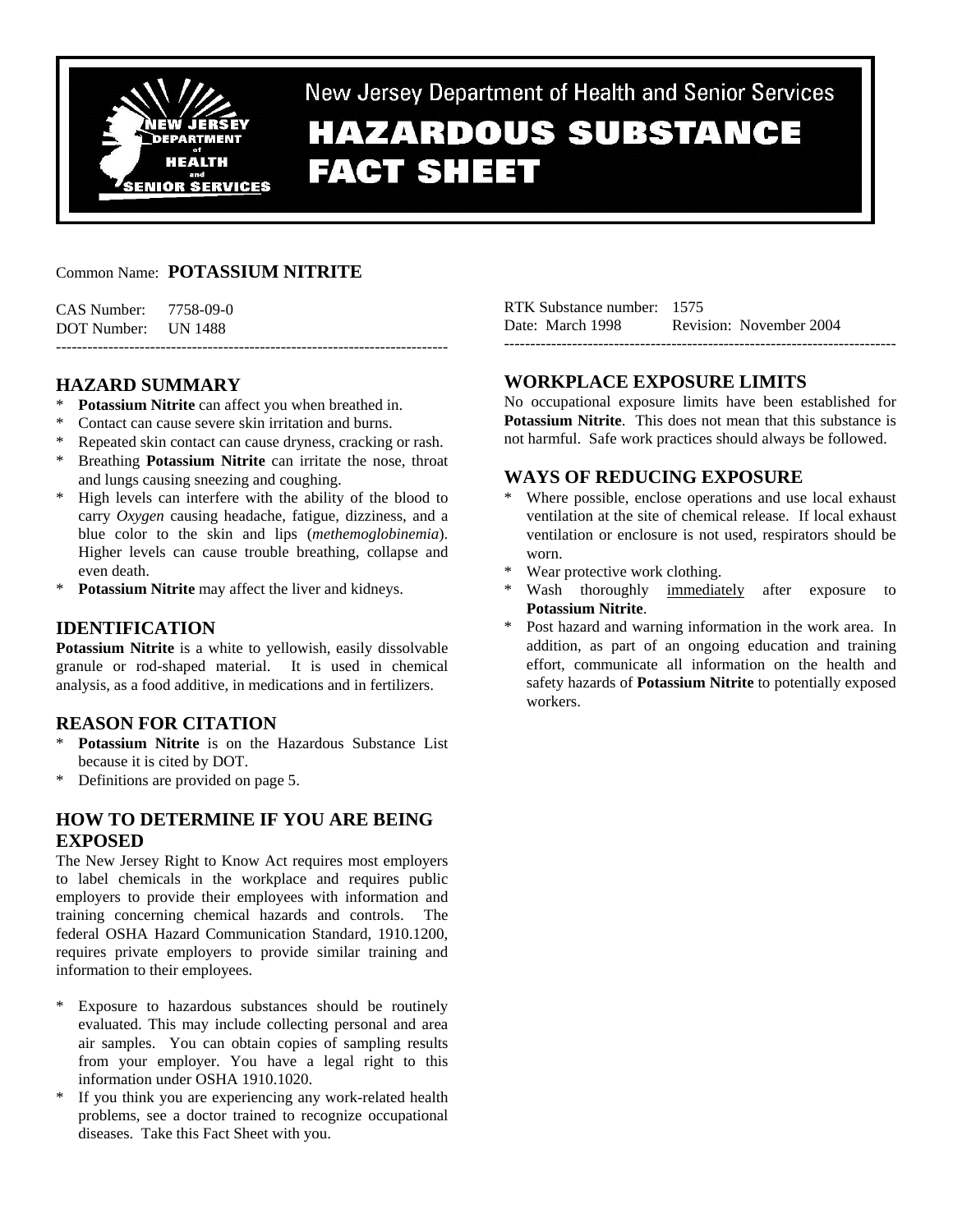# **POTASSIUM NITRITE** and the page 2 of 6

This Fact Sheet is a summary source of information of all potential and most severe health hazards that may result from exposure. Duration of exposure, concentration of the substance and other factors will affect your susceptibility to any of the potential effects described below.

## **HEALTH HAZARD INFORMATION**

### **Acute Health Effects**

The following acute (short-term) health effects may occur immediately or shortly after exposure to **Potassium Nitrite**:

- \* Contact can cause severe skin irritation and burns.
- \* Breathing **Potassium Nitrite** can irritate the nose, throat and lungs causing sneezing and coughing.
- High levels can interfere with the ability of the blood to carry *Oxygen* causing headache, fatigue, dizziness, and a blue color to the skin and lips (*methemoglobinemia*). Higher levels can cause trouble breathing, collapse and even death.

## **Chronic Health Effects**

The following chronic (long-term) health effects can occur at some time after exposure to **Potassium Nitrite** and can last for months or years:

### **Cancer Hazard**

According to the information presently available to the New Jersey Department of Health and Senior Services, **Potassium Nitrite** has not been tested for its ability to cause cancer in animals.

### **Reproductive Hazard**

There is limited evidence that **Potassium Nitrite** may damage the developing fetus in animals.

### **Other Long-Term Effects**

- Repeated skin contact can cause dryness, cracking or rash.
- **Potassium Nitrite** may affect the liver and kidneys.

## **MEDICAL**

### **Medical Testing**

If symptoms develop or overexposure is suspected, the following are recommended:

- \* Blood test for methemoglobin.
- \* Liver and kidney function tests.

Any evaluation should include a careful history of past and present symptoms with an exam. Medical tests that look for damage already done are not a substitute for controlling exposure.

Request copies of your medical testing. You have a legal right to this information under OSHA 1910.1020.

### **Mixed Exposures**

\* Because more than light alcohol consumption can cause liver damage, drinking alcohol may increase the liver damage caused by **Potassium Nitrite**.

## **WORKPLACE CONTROLS AND PRACTICES**

Unless a less toxic chemical can be substituted for a hazardous substance, **ENGINEERING CONTROLS** are the most effective way of reducing exposure. The best protection is to enclose operations and/or provide local exhaust ventilation at the site of chemical release. Isolating operations can also reduce exposure. Using respirators or protective equipment is less effective than the controls mentioned above, but is sometimes necessary.

In evaluating the controls present in your workplace, consider: (1) how hazardous the substance is, (2) how much of the substance is released into the workplace and (3) whether harmful skin or eye contact could occur. Special controls should be in place for highly toxic chemicals or when significant skin, eye, or breathing exposures are possible.

In addition, the following control is recommended:

\* Where possible, automatically transfer **Potassium Nitrite** from drums or other storage containers to process containers.

Good **WORK PRACTICES** can help to reduce hazardous exposures. The following work practices are recommended:

- Workers whose clothing has been contaminated by **Potassium Nitrite** should change into clean clothing promptly.
- \* Do not take contaminated work clothes home. Family members could be exposed.
- \* Contaminated work clothes should be laundered by individuals who have been informed of the hazards of exposure to **Potassium Nitrite**.
- Eye wash fountains should be provided in the immediate work area for emergency use.
- If there is the possibility of skin exposure, emergency shower facilities should be provided.
- \* On skin contact with **Potassium Nitrite**, immediately wash or shower to remove the chemical.
- \* Do not eat, smoke, or drink where **Potassium Nitrite** is handled, processed, or stored, since the chemical can be swallowed. Wash hands carefully before eating, drinking, smoking, or using the toilet.
- Use a vacuum or a wet method to reduce dust during cleanup. DO NOT DRY SWEEP.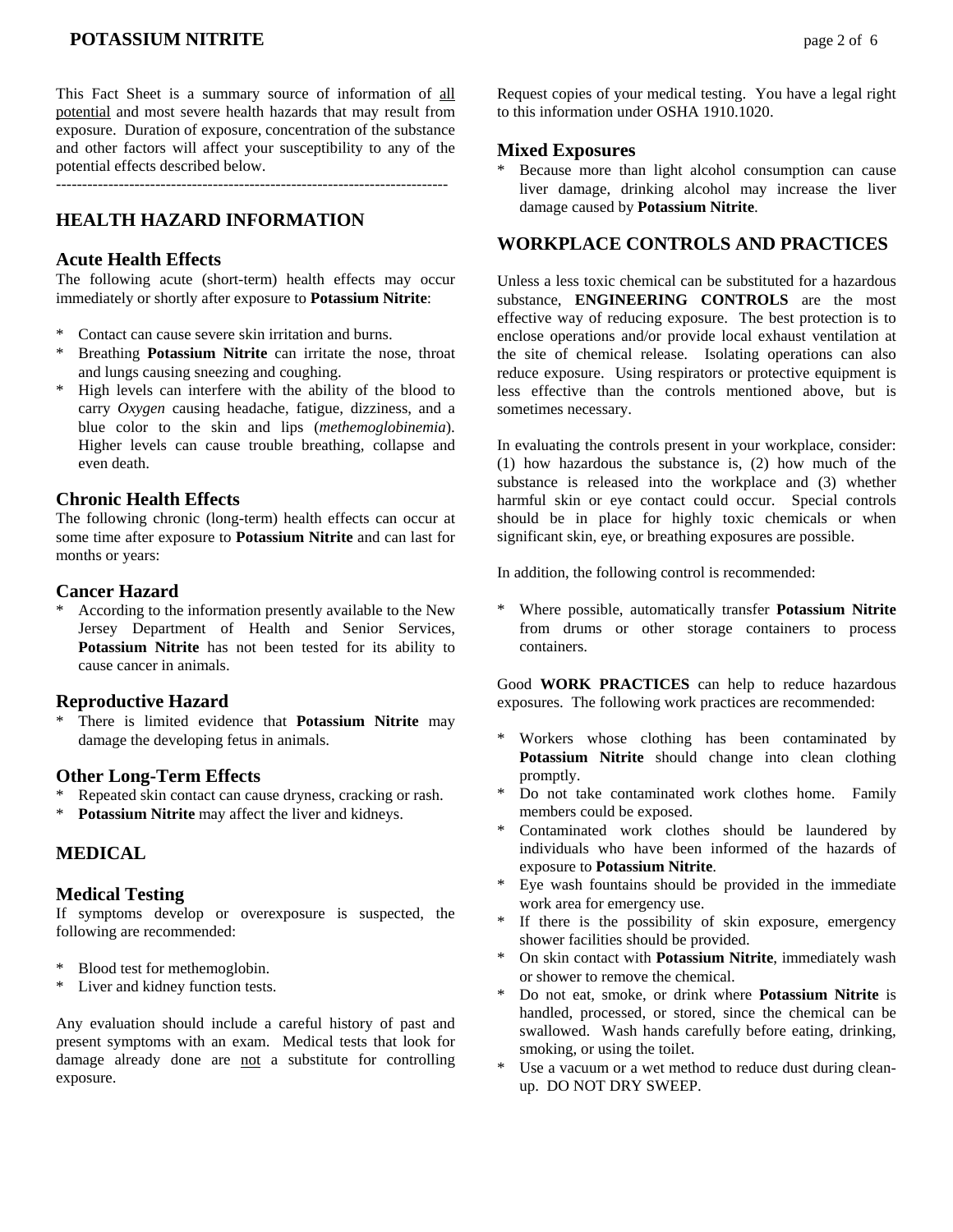# **PERSONAL PROTECTIVE EQUIPMENT**

WORKPLACE CONTROLS ARE BETTER THAN PERSONAL PROTECTIVE EQUIPMENT. However, for some jobs (such as outside work, confined space entry, jobs done only once in a while, or jobs done while workplace controls are being installed), personal protective equipment may be appropriate.

OSHA 1910.132 requires employers to determine the appropriate personal protective equipment for each hazard and to train employees on how and when to use protective equipment.

The following recommendations are only guidelines and may not apply to every situation.

# **Clothing**

- \* Avoid skin contact with **Potassium Nitrite**. Wear protective gloves and clothing. Safety equipment suppliers/manufacturers can provide recommendations on the most protective glove/clothing material for your operation.
- \* All protective clothing (suits, gloves, footwear, headgear) should be clean, available each day, and put on before work.

# **Eye Protection**

- \* Wear eye protection with side shields or goggles.
- \* Wear a face shield along with goggles when working with corrosive, highly irritating or toxic substances.

# **Respiratory Protection**

## **IMPROPER USE OF RESPIRATORS IS DANGEROUS.**

Such equipment should only be used if the employer has a written program that takes into account workplace conditions, requirements for worker training, respirator fit testing and medical exams, as described in OSHA 1910.134.

- \* NIOSH has established new testing and certification requirements for negative pressure, air purifying, particulate filter and filtering facepiece respirators. The filter classifications of dust/mist/fume, paint spray or pesticide prefilters, and filters for radon daughters, have been replaced with the N, R, and P series. Each series has three levels of filtering efficiency: 95%, 99%, and 99.9%. Check with your safety equipment supplier or your respirator manufacturer to determine which respirator is appropriate for your facility.
- \* If while wearing a filter or cartridge respirator you can smell, taste, or otherwise detect **Potassium Nitrite**, or if while wearing particulate filters abnormal resistance to breathing is experienced, or eye irritation occurs while wearing a full facepiece respirator, leave the area immediately. Check to make sure the respirator-to-face seal is still good. If it is, replace the filter or cartridge. If the seal is no longer good, you may need a new respirator.
- Be sure to consider all potential exposures in your workplace. You may need a combination of filters, prefilters or cartridges to protect against different forms of a chemical (such as vapor and mist) or against a mixture of chemicals.
- Where the potential for high exposure exists, use a MSHA/NIOSH approved supplied-air respirator with a full facepiece operated in a pressure-demand or other positivepressure mode. For increased protection use in combination with an auxiliary self-contained breathing apparatus operated in a pressure-demand or other positive-pressure mode.

# **QUESTIONS AND ANSWERS**

- Q: If I have acute health effects, will I later get chronic health effects?
- A: Not always. Most chronic (long-term) effects result from repeated exposures to a chemical.
- Q: Can I get long-term effects without ever having shortterm effects?
- A: Yes, because long-term effects can occur from repeated exposures to a chemical at levels not high enough to make you immediately sick.
- Q: What are my chances of getting sick when I have been exposed to chemicals?
- A: The likelihood of becoming sick from chemicals is increased as the amount of exposure increases. This is determined by the length of time and the amount of material to which someone is exposed.
- Q: When are higher exposures more likely?
- A: Conditions which increase risk of exposure include dust releasing operations (grinding, mixing, blasting, dumping, etc.), other physical and mechanical processes (heating, pouring, spraying, spills and evaporation from large surface areas such as open containers), and "confined space" exposures (working inside vats, reactors, boilers, small rooms, etc.).
- Q: Is the risk of getting sick higher for workers than for community residents?
- A: Yes. Exposures in the community, except possibly in cases of fires or spills, are usually much lower than those found in the workplace. However, people in the community may be exposed to contaminated water as well as to chemicals in the air over long periods. This may be a problem for children or people who are already ill.
- Q: Who is at the greatest risk from reproductive hazards?
- A: Pregnant women are at greatest risk from chemicals that harm the developing fetus. However, chemicals may affect the ability to have children, so both men and women of childbearing age are at high risk.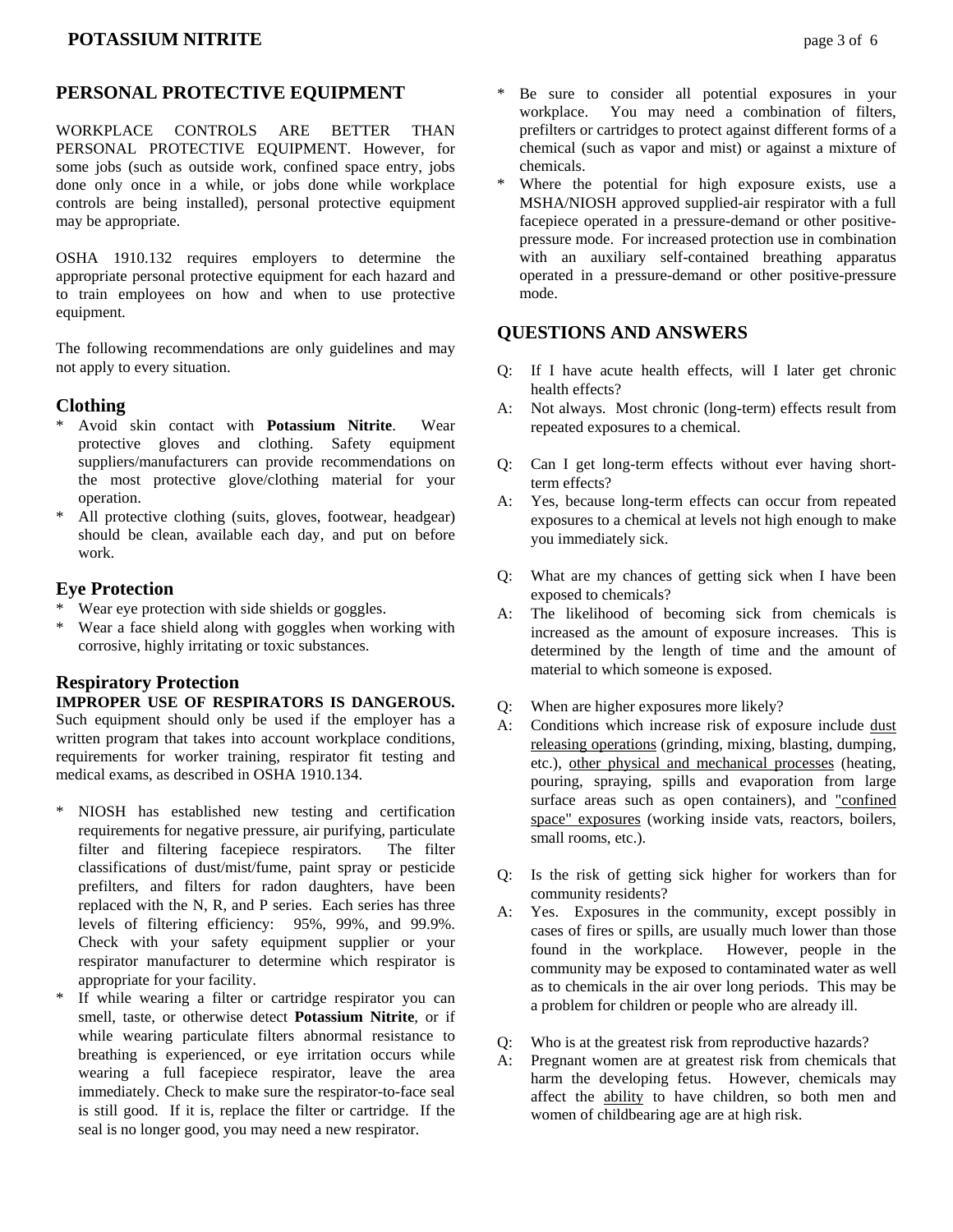## **POTASSIUM NITRITE** *page 4 of 6*

- Q: Can men as well as women be affected by chemicals that cause reproductive system damage?
- A: Yes. Some chemicals reduce potency or fertility in both men and women. Some damage sperm and eggs, possibly leading to birth defects.

The following information is available from:

 New Jersey Department of Health and Senior Services Occupational Health Service PO Box 360 Trenton, NJ 08625-0360 (609) 984-1863 (609) 984-7407 (fax)

--------------------------------------------------------------------------

Web address: http://www.state.nj.us/health/eoh/odisweb/

### **Industrial Hygiene Information**

Industrial hygienists are available to answer your questions regarding the control of chemical exposures using exhaust ventilation, special work practices, good housekeeping, good hygiene practices, and personal protective equipment including respirators. In addition, they can help to interpret the results of industrial hygiene survey data.

#### **Medical Evaluation**

If you think you are becoming sick because of exposure to chemicals at your workplace, you may call personnel at the Department of Health and Senior Services, Occupational Health Service, who can help you find the information you need.

#### **Public Presentations**

Presentations and educational programs on occupational health or the Right to Know Act can be organized for labor unions, trade associations and other groups.

### **Right to Know Information Resources**

The Right to Know Infoline (609) 984-2202 can answer questions about the identity and potential health effects of chemicals, list of educational materials in occupational health, references used to prepare the Fact Sheets, preparation of the Right to Know Survey, education and training programs, labeling requirements, and general information regarding the Right to Know Act. Violations of the law should be reported to (609) 984-2202.

 $-$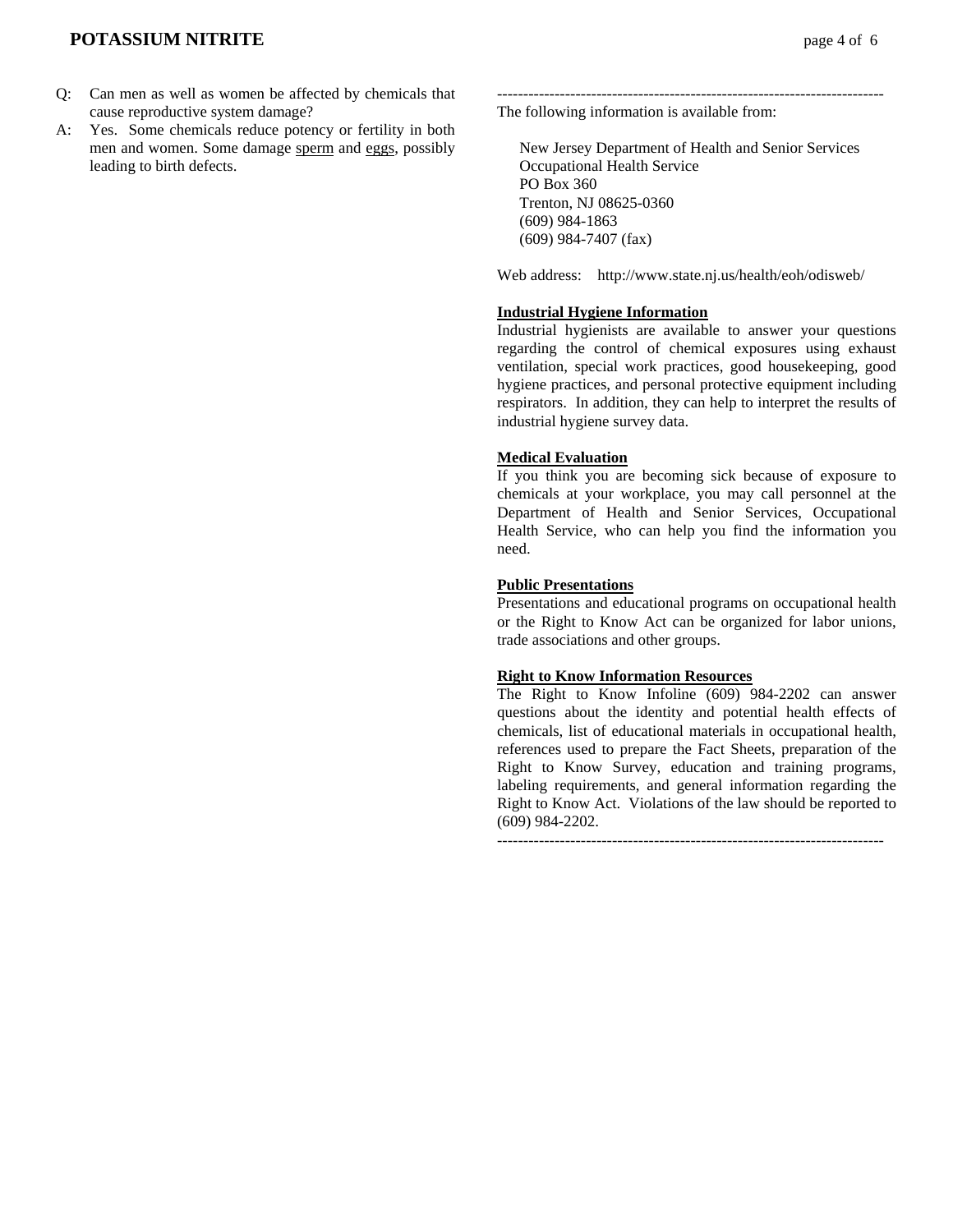## **POTASSIUM NITRITE page 5 of 6**

### **DEFINITIONS**

**ACGIH** is the American Conference of Governmental Industrial Hygienists. It recommends upper limits (called TLVs) for exposure to workplace chemicals.

A **carcinogen** is a substance that causes cancer.

The **CAS number** is assigned by the Chemical Abstracts Service to identify a specific chemical.

**CFR** is the Code of Federal Regulations, which consists of the regulations of the United States government.

A **combustible** substance is a solid, liquid or gas that will burn.

A **corrosive** substance is a gas, liquid or solid that causes irreversible damage to human tissue or containers.

**DEP** is the New Jersey Department of Environmental **Protection** 

**DOT** is the Department of Transportation, the federal agency that regulates the transportation of chemicals.

**EPA** is the Environmental Protection Agency, the federal agency responsible for regulating environmental hazards.

A **fetus** is an unborn human or animal.

A **flammable** substance is a solid, liquid, vapor or gas that will ignite easily and burn rapidly.

The **flash point** is the temperature at which a liquid or solid gives off vapor that can form a flammable mixture with air.

**IARC** is the International Agency for Research on Cancer, a scientific group that classifies chemicals according to their cancer-causing potential.

**IRIS** is the Integrated Risk Information System database of the federal EPA.

A **miscible** substance is a liquid or gas that will evenly dissolve in another.

**mg/m3** means milligrams of a chemical in a cubic meter of air. It is a measure of concentration (weight/volume).

A **mutagen** is a substance that causes mutations. A **mutation** is a change in the genetic material in a body cell. Mutations can lead to birth defects, miscarriages, or cancer.

**NAERG** is the North American Emergency Response Guidebook. It was jointly developed by Transport Canada, the United States Department of Transportation and the Secretariat of Communications and Transportation of Mexico. It is a guide for first responders to quickly identify the specific or generic hazards of material involved in a transportation incident, and to protect themselves and the general public during the initial response phase of the incident.

**NFPA** is the National Fire Protection Association. It classifies substances according to their fire and explosion hazard.

**NIOSH** is the National Institute for Occupational Safety and Health. It tests equipment, evaluates and approves respirators, conducts studies of workplace hazards, and proposes standards to OSHA.

**NTP** is the National Toxicology Program which tests chemicals and reviews evidence for cancer.

**OSHA** is the Occupational Safety and Health Administration, which adopts and enforces health and safety standards.

**PEL** is the Permissible Exposure Limit which is enforceable by the Occupational Safety and Health Administration.

**PIH** is a DOT designation for chemicals which are Poison Inhalation Hazards.

**ppm** means parts of a substance per million parts of air. It is a measure of concentration by volume in air.

A **reactive** substance is a solid, liquid or gas that releases energy under certain conditions.

**STEL** is a Short Term Exposure Limit which is usually a 15 minute exposure that should not be exceeded at any time during a work day.

A **teratogen** is a substance that causes birth defects by damaging the fetus.

**TLV** is the Threshold Limit Value, the workplace exposure limit recommended by ACGIH.

The **vapor pressure** is a measure of how readily a liquid or a solid mixes with air at its surface. A higher vapor pressure indicates a higher concentration of the substance in air and therefore increases the likelihood of breathing it in.